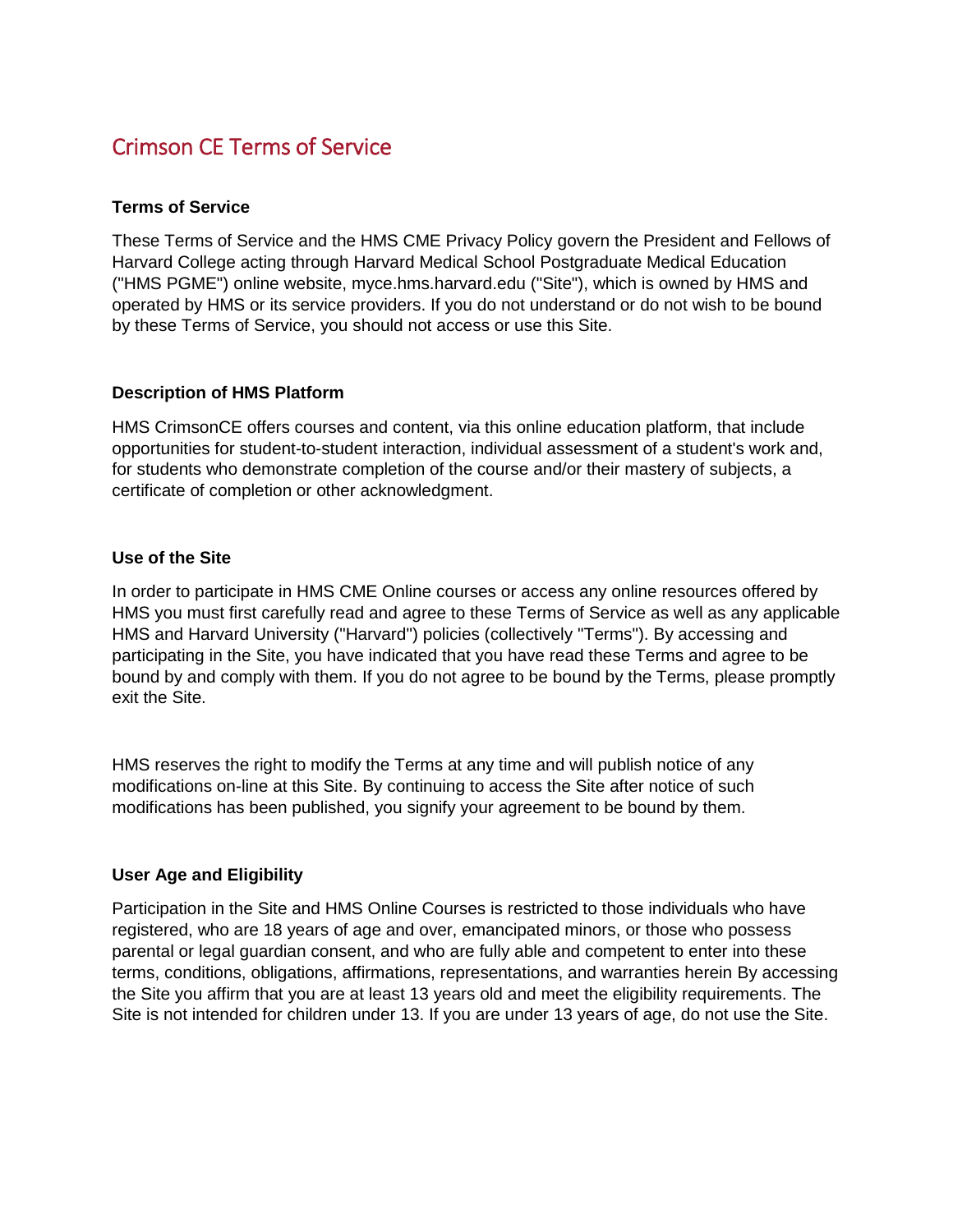Certain courses may also have additional eligibility requirements as specified in the specific course description. If you are not eligible for registration and participation or do not agree to the Terms, you may not use the Site.

# **Access to the Site**

While portions of the Site may be available to the general public, portions of the Site are restricted to registered users who meet eligibility criteria. You agree that you will not access any registration-only portions of the Site if you do not meet the eligibility requirements. HMS is not responsible for any delay, inability, or failure to access the Site due to any cause, including but not limited to government regulation, fire, flood, earthquake, elements of nature or acts of God, labor disputes, political instability, acts of war, terrorism, riots, civil disorders or rebellions or other revolutions ("Force Majeure Event"), malfunction of user hardware or software, interruption in internet service, loss or corruption of data, and unanticipated suspension or cessation of service from any underlying service provider.

# **User Accounts**

### **Site Registration**

In order to fully participate in all Site activities, you must register and create a User Account. You are required to provide a valid email address ("Email Address") and create a user password ("User Password") and a unique username, which will be publicly visible on the forum and other locations on the Site. In setting up your User Account, you may also be prompted or required to enter additional information, including but not limited to your name, location, or other information required to confirm your identity.

# **HMS Privacy Policy**

**HMS has a duty to maintain the privacy and security of Users Personally Identifiable Information and records. Please see the** [HMS Privacy Policy](https://hms.harvard.edu/privacy-policy) **and the** [Harvard Policy on](https://huit.harvard.edu/policy-access-electronic-information)  [Access to Electronic Information](https://huit.harvard.edu/policy-access-electronic-information) **for more information.**

# **Course Registration**

In order to participate in an online course you may be required to register in the course by selecting the course from the list of offered courses. You may be required to provide additional information at the time of registration including, without limitation, evidence of eligibility or of successful completion of prerequisite courses. You may be required to pay a fee to register in some courses.

You understand and agree that all information provided by you is accurate, current, and complete and that you will maintain and update your information to keep it accurate, current,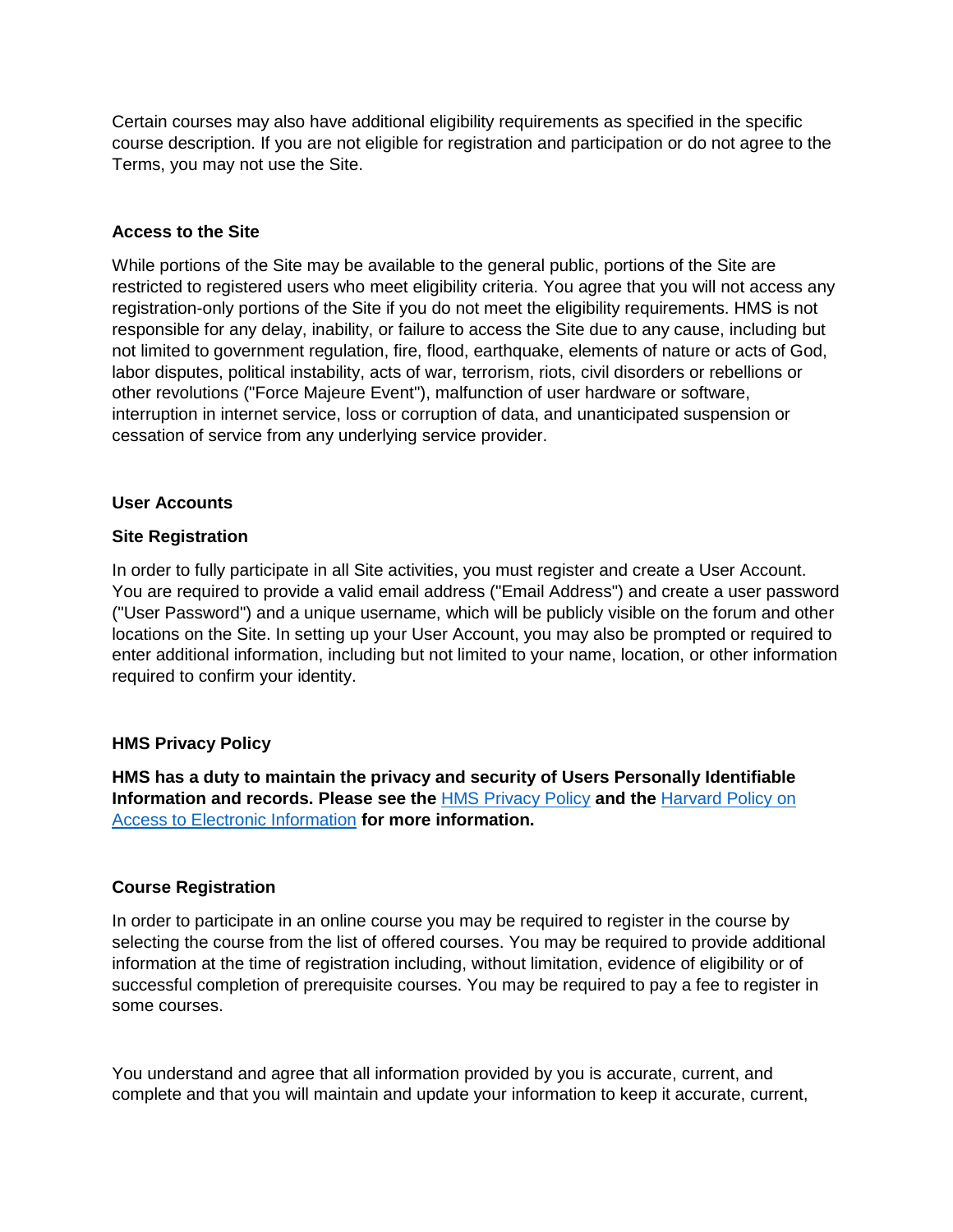and complete. You acknowledge that if any information provided by you is untrue, inaccurate, not current, or incomplete, we reserve the right to refuse access to the selected course or to terminate your use of the Site. You agree that you will never divulge or share access or access information to your User Account with any third party for any reason.

# **Fees and Refunds**

Courses may be made available for free or for a fee at the sole discretion of HMS. Course fees, if applicable, are due and payable at the time of registration for the course or at the time of requesting a service or materials for which a fee is required. HMS expressly reserves the right to refuse to permit access to any fee-based course if the fee is not paid, is cancelled, or not processed for any reason. Please include your full name and username in your request. Refunds will be credited to the credit card used when you registered and may take up to two billing cycles to process. HMS has no obligation to issue a refund after the Refund Period, but if you believe a refund is warranted, please email **ceprograms@hms.harvard.edu**.

# **Course Modification or Cancellation**

The Site, including the course materials, may contain errors and omissions. HMS PGME reserves the right to correct errors or omissions without prior notice. HMS PGME also reserves the right to cancel, discontinue, reschedule, delay, change instructors, or modify any course or service. You acknowledge that the course content of the online course does not reflect the complete curriculum of a course that may be offered to students enrolled in the HMS MyCE Platform.

# **License to Use Site Materials**

Unless otherwise indicated, the Site and all its content, such as text, images, and the HTML used to generate the pages ("Material") together with all copyright, trademark, trade dress, trade secret, patent, and other proprietary rights therein are the property of Harvard or that of our suppliers or licensors and are protected by patent, trademark and/or copyright under US or foreign laws. In consideration for agreement to the Terms contained here, HMS grants a personal, non-exclusive, non-transferable license to access and use the Site and the Material. A Registered User ("User") may download Material from the Site only for such User's own personal, non-commercial use. No User may otherwise copy, reproduce, duplicate, retransmit, distribute, publish, scrape, download in bulk, sell, resell, commercially exploit, or otherwise transfer any Material or modify or create derivative works of the Material. The burden of determining that use of any information, software, material, or any other content on the Site is permissible rests with User. Some content on the Site is provided by third parties, and the use of that content is subject to rules and restrictions as indicated on the Site. A User agrees to be bound by all such rules and restrictions.

# **Modifications to Site**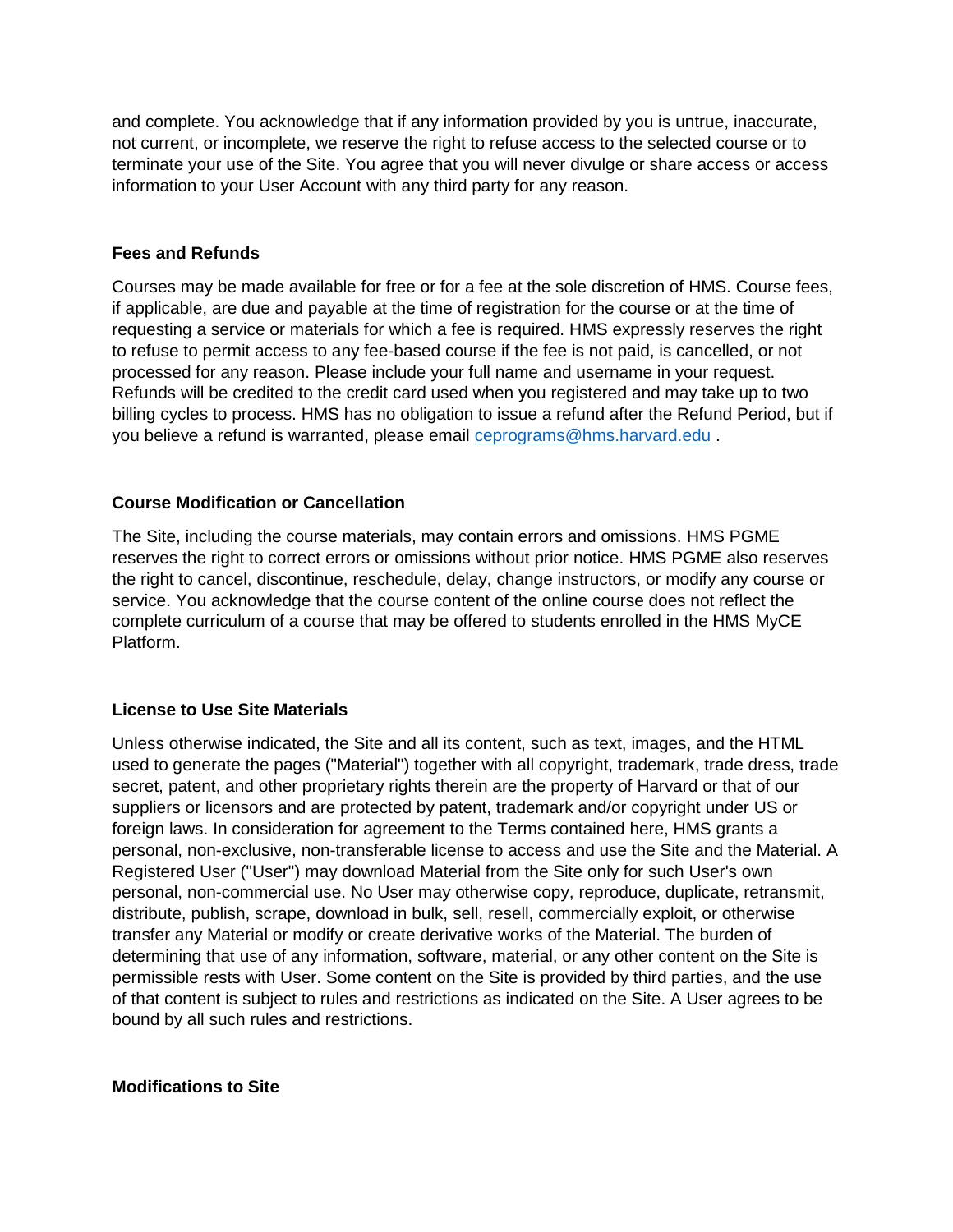HMS reserves the right, for any reason or no reason, in our sole discretion and without notice, to terminate, change, suspend, or discontinue any aspect of the Site, including without limitation, information, data, text, music, sound, photographs, graphics, video, messages, courses, Materials, features, and/or hours of availability, and we will not be liable to you or to any third party for doing so. HMS may also impose rules and limits on the use of the Site or restrict your access to part, or the entire, Site without notice or penalty.

# **Rules for Online Conduct**

User agrees to use the Site in accordance with all applicable laws. User is responsible for User's own communications, including the upload, transmission, and posting of information, and is responsible for the consequences of their posting on or through the Site. User further agrees that User will not email or post malicious or harmful content anywhere on the Site, or on any other HMS, Harvard, or HMS computing resources including without limitation the following:

Content that defames or threatens others

Harassing statements or content that violates federal or state law

Content that discusses illegal activities with the intent to commit them

Content that is not your own, or infringes another's intellectual property, including, but not limited to, copyrights, trademarks or trade secrets

Content related to partisan political activities

Material that contains obscene (i.e. pornographic) language or images

Advertising or any form of commercial solicitation or promotion, including links to other sites

Content that is otherwise unlawful

Intentionally incomplete, misleading or inaccurate content

Violations of The Honor Code

Copyrighted material, including without limitation software, graphics, text, photographs, sound, video, and musical recordings, may not be placed on the Site without the express permission of the owner of the copyright in the material, or other legal entitlement to use the material.

**Security Rules**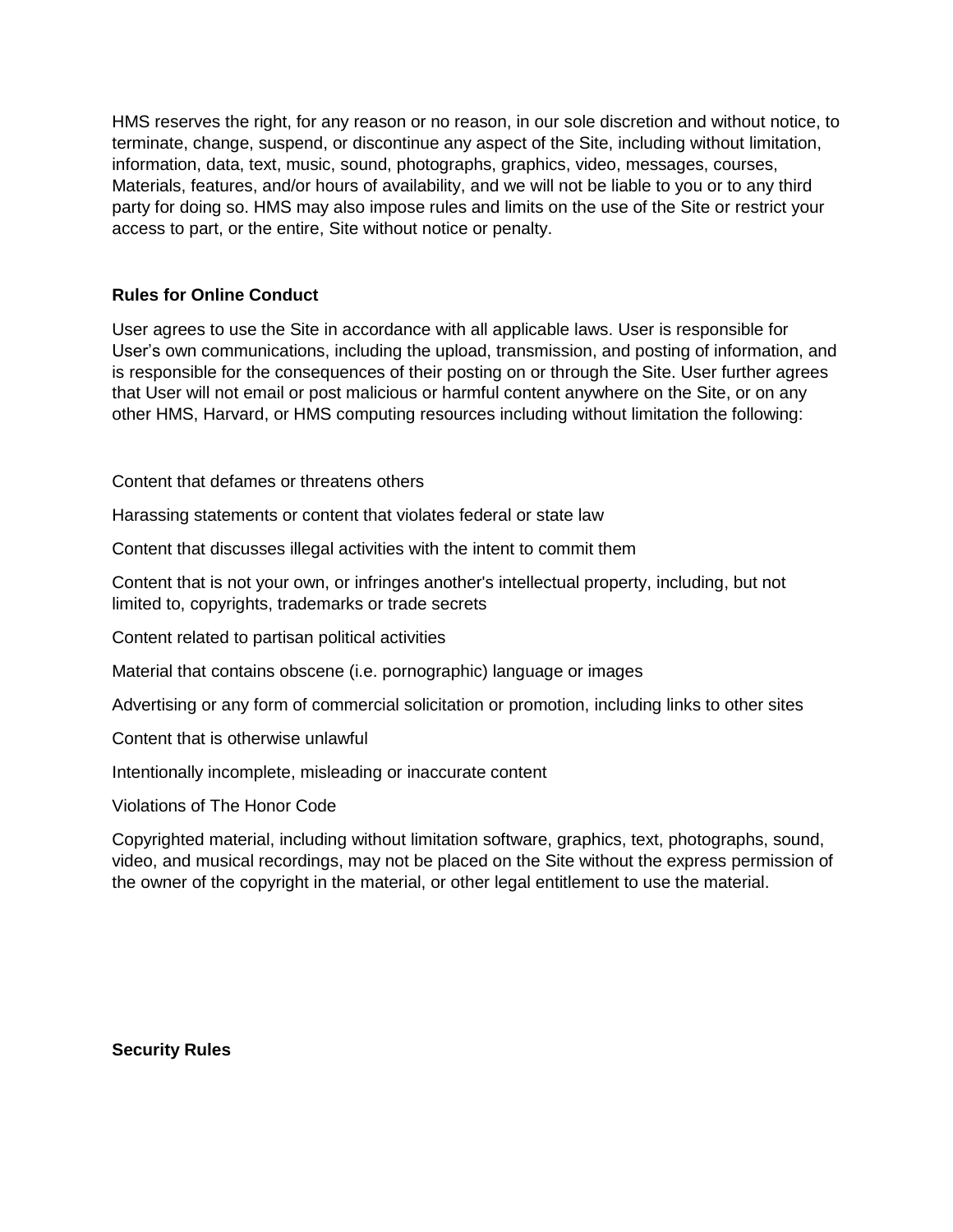Violations of system or network security may result in civil or criminal liability. HMS will investigate occurrences and may involve, and cooperate with, law enforcement authorities in prosecuting the use or users who are involved in such violations.

User agrees that User will not violate or attempt to violate the security of the Site, including without limitation:

attacking, probing, scanning or testing the vulnerability of, breaching security of, disrupting, disabling or harming the Site, or servers or networks connected to the Site

using the Site via any automated means, such as a screen-scraper or robot. This is not intended to exclude the use of assistive technology for your own use, such as screen-readers

sending any unsolicited emails to other Site users or forging any TCP/IP packet header or any part of the header information in any email

displaying the Site within a frame on another website without consent, or place pop-up windows or other disruptive technologies over it

accessing data not intended for you or logging into a server or account you are not authorized to access

attempting to interfere with service to any user, host or network, including without limitation, via means of submitting a virus to the Site, overloading, "flooding", "Mailbombing" or "Crashing"

impersonating another person or improperly allowing another to use your registration information to access the Site.

#### Content Disclaimer

The text and other material on the Sites may include the opinion of the specific instructor and are not statements of advice, endorsement, opinion, or information of HMS. If you feel you might be offended by the content of the Site, you should not continue.

Site may also include the personal opinions and other expressions by users who post entries on a wide range of topics. Neither the content of the forums nor the links to other web sites are screened, approved, reviewed, or endorsed by HMS or any other related entity. HMS is not a publisher of any of the content of the forums, or of any content that may be available through links to and from them.

#### **User Content**

You may be permitted to submit and distribute materials in connection with an online course ("User Content"). You represent and warrant that any material you submit to the Site, instructors, or other Users is accurate and complete and will not violate or infringe the rights of any third party, including without limitation privacy, publicity, intellectual property, and any other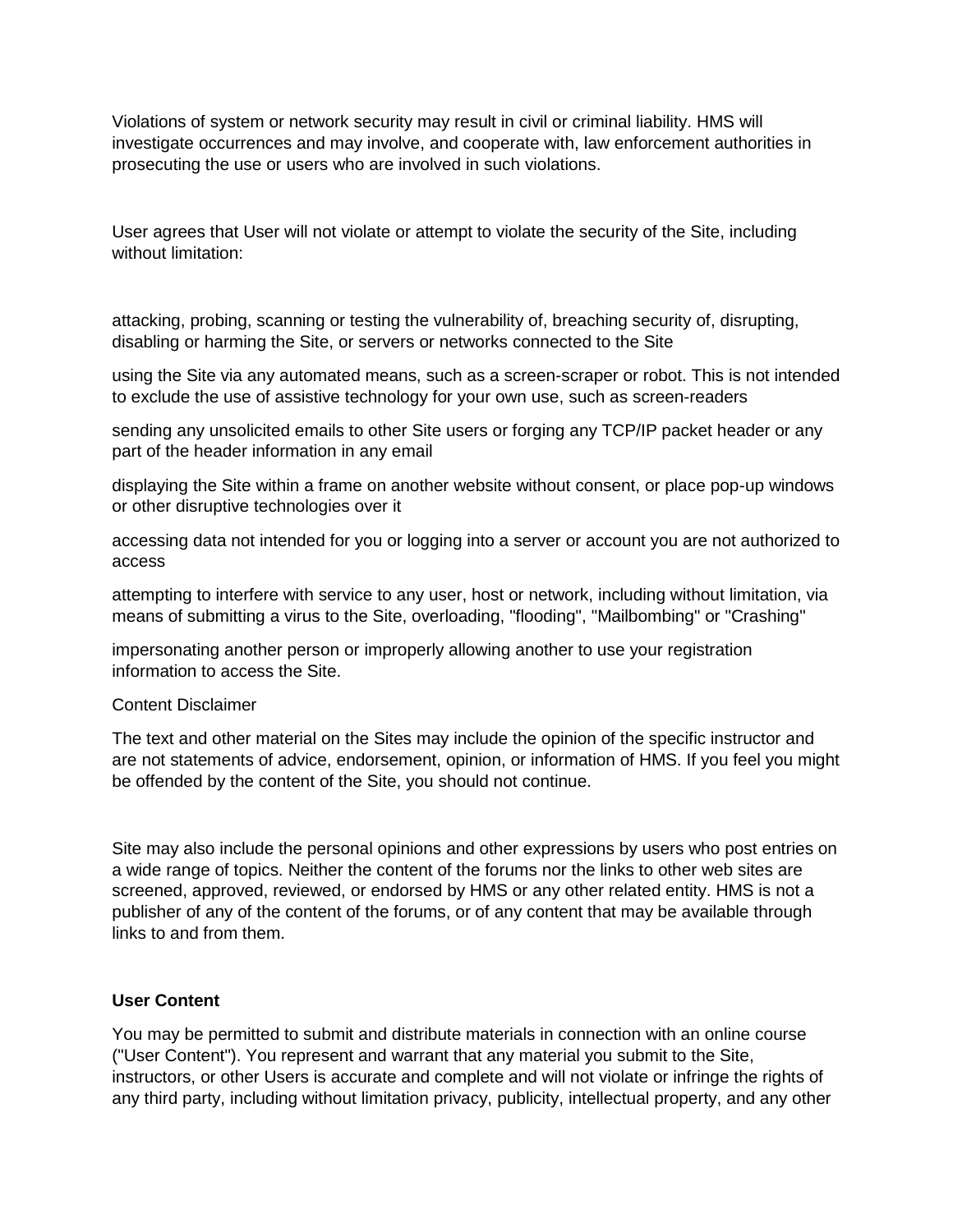proprietary rights, such as copyright, trademark, and patent rights. You represent and warrant that you have all the necessary rights and licenses to use the material and to permit use of the material by HMS and other researchers.

You agree that, if a third party claims that any material you have contributed to a Site is unlawful, you will bear the burden of establishing that the material complies with all applicable laws. Although HMS does not monitor the content of the Site, HMS has the right to remove material from the Site, block access, or take other action with respect to the material in its sole discretion.

# **Grant of License**

By your submission of any material in connection with this course, you hereby grant HMS an irrevocable, non-exclusive, royalty free, fully transferable, worldwide license to use, disclose, reproduce, distribute, prepare derivative works of, publicly perform, publicly display and provide to other researchers any such submission. You hereby grant users in your online course a license to use your User Content (including the right to copy, modify and distribute such content) in conjunction with their participation in the course.

# **User Status and Statement of Accomplishment**

You agree and acknowledge that your access to the Site, participation in an online course and your agreement to these Terms do not confer any right to access or use the resources of HMS or establish any relationship with HMS or its instructors beyond the Site, that you are not enrolled, admitted, or in attendance at HMS and that you are not entitled to any student or academic grievance procedures. You agree that no joint venture, partnership, employment, or agency relationship exists between HMS and you as a result of these Terms or your use of the Site.

Subject to satisfactory performance and course completion, you may receive a Statement of Accomplishment ("Statement"). HMS reserves the right to determine whether a Statement will be issued for the online course and the nature of the information to be provided in the Statement. You acknowledge that any Statement will not stand in the place of a course taken at HMS or an accredited institution or confer any academic credit, grade or degree, or indicate enrollment at HMS. You further acknowledge that instructors of any online course are not required to participate in any attempts to get the course recognized by any educational or accredited institution.

# **International Use and Consent To Processing**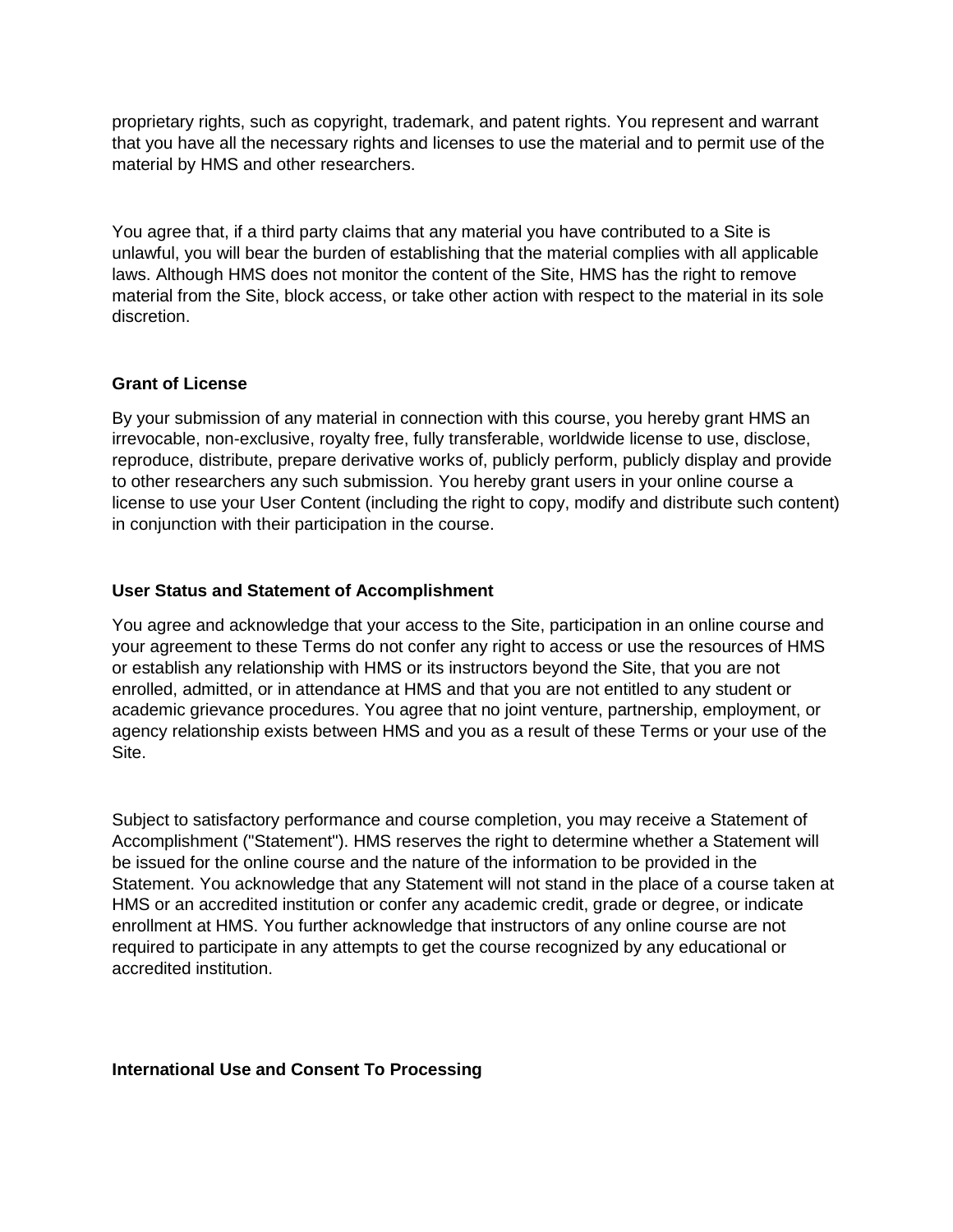HMS controls and operates this Site within the United States of America, and all information is collected, transmitted, processed, and stored within the United States. We do not represent that materials on the Site are appropriate or available for use in other locations. Persons who choose to access the Site from other locations do so on their own initiative, and are responsible for compliance with local laws, if and to the extent local laws are applicable. You agree to comply with all applicable laws, rules and regulations in connection with your use of the Site. Without limiting the generality of the foregoing, you agree to comply with all applicable laws regarding the transmission of technical data exported from the United States or the country in which you reside. By providing any personal information to the Site, all users, including without limitation users in the European Union, fully understand and unambiguously consent to the collection, transmission processing and storage of such information in the United States and the use of such information for research by HMS and other U.S. and international researchers.

# **Links to Other Sites**

The Site may include hyperlinks to sites maintained or controlled by others. HMS is not responsible for and does not routinely screen, approve, review or endorse the contents of or use of any of the products or services that may be offered at other sites. These links do not imply HMS's endorsement of or association with the linked sites. HMS is not responsible for and shall in no event be liable, directly or indirectly, to anyone for any loss or damage arising from or occasioned by the creation or use of the linked sites or the information or material accessed through those linked sites. If you choose to use Social Auth login, we may receive from the authenticator your name, email, and public profile information, and the authenticator is notified of your login to this site.

# **Governing Law and Disputes**

This Agreement shall be governed by and interpreted in accordance with the laws of The Commonwealth of Massachusetts (excluding the conflict of laws rules thereof). All disputes hereunder shall be resolved in the applicable state or federal courts of Massachusetts. The parties consent to the jurisdiction of such courts and waive any jurisdictional or venue defenses otherwise available.

# **Disclaimer of Warranties**

THIS SITE AND ANY INFORMATION, PRODUCTS OR SERVICES THEREIN ARE PROVIDED "AS IS" WITHOUT WARRANTY OF ANY KIND, EITHER EXPRESS OR IMPLIED, INCLUDING WITHOUT LIMITATION, THE IMPLIED WARRANTIES OF MERCHANTABILITY, FITNESS FOR USE OF A PARTICULAR PURPOSE, OR NONINFRINGEMENT.

HMS DOES NOT WARRANT, AND HEREBY DISCLAIMS ANY WARRANTIES, EITHER EXPRESS OR IMPLIED, WITH RESPECT TO THE ACCURACY, ADEQUACY OR COMPLETENESS OF ANY SITE, INFORMATION OBTAINED FROM A SITE, OR LINK TO A SITE. HMS DOES NOT WARRANT THAT THE SITE WILL OPERATE IN AN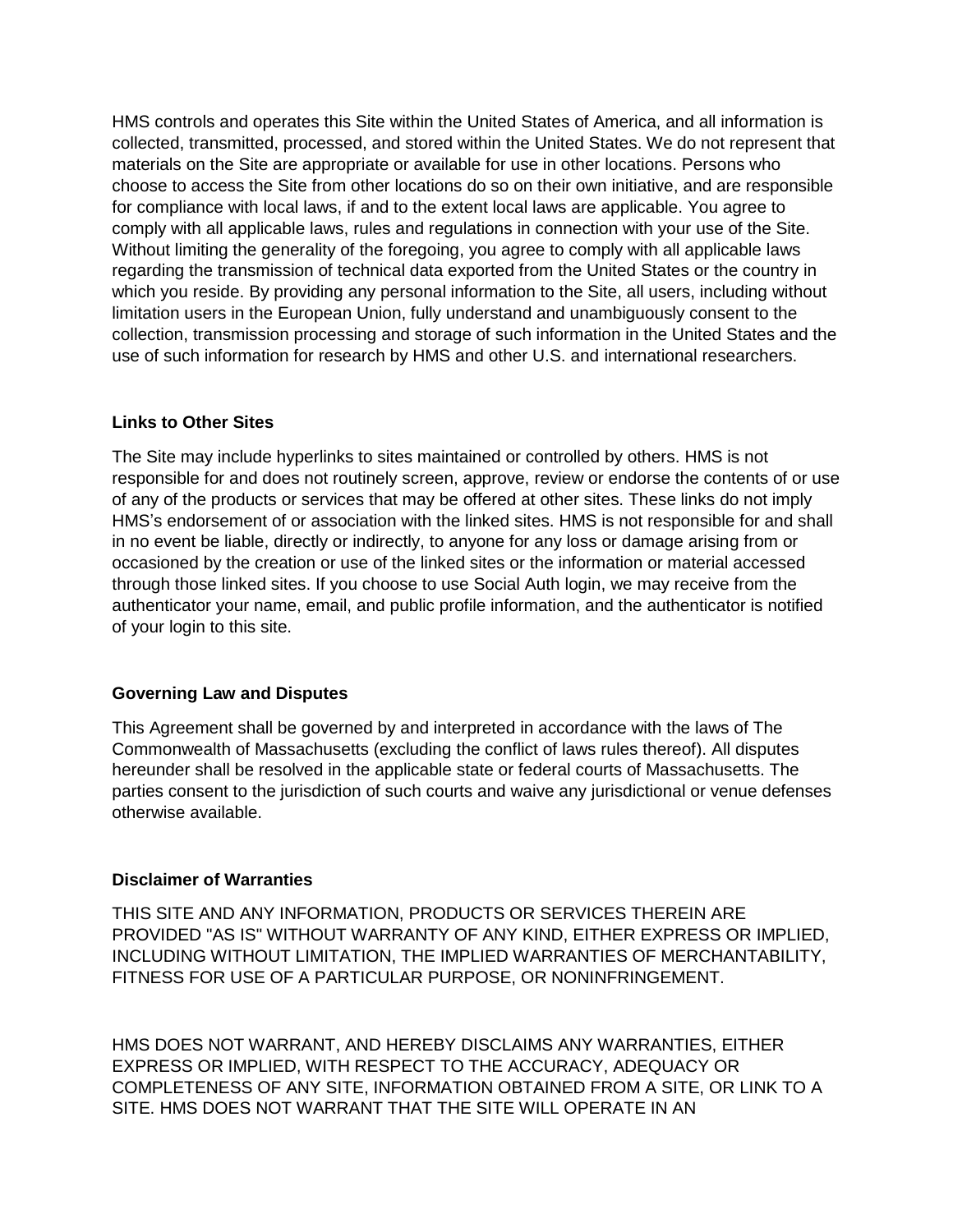UNINTERRUPTED OR ERROR-FREE MANNER OR THAT THE SITE IS FREE OF VIRUSES OR OTHER HARMFUL COMPONENTS. USE OF INFORMATION OBTAINED FROM OR THROUGH THE SITE IS AT YOUR OWN RISK.

WITHOUT LIMITING THE FOREGOING, HMS DOES NOT WARRANT THAT (A) THE SITE WILL MEET YOUR REQUIREMENTS OR EXPECTATIONS OR ACHIEVE THE INTENDED PURPOSES, (B) THE SITE WILL BE FREE OF OUTAGES, INTERRUPTIONS, DELAYS, SECURITY FLAWS, AND ERRORS, (C) THE INFORMATION OBTAINED FROM THE SITE WILL BE ACCURATE, COMPLETE, CURRENT, ERROR-FREE, COMPLETELY SECURE OR RELIABLE, (D) THAT YOU WILL BE ABLE TO TRANSMIT OR RECEIVE INFORMATION FROM OR THROUGH THE SITE OR (E) THAT DEFECTS IN OR ON THE SITE WILL BE CORRECTED.

# **Limitation of Liability**

EXCEPT AS PROVIDED IN THE FOLLOWING SENTENCE, IN NO EVENT SHALL HMS OR USER OR EITHER OF THEIR AFFILIATES, SHAREHOLDERS, OFFICERS, EMPLOYEES OR MEMBERS OF THEIR GOVERNING BOARDS, OR ANY HMS FACULTY MEMBER OR STUDENT, BE LIABLE FOR ANY CONSEQUENTIAL, EXEMPLARY OR PUNITIVE DAMAGES WHATSOEVER IN CONNECTION WITH CLAIMS ARISING UNDER OR RELATING TO THESE TERMS OR THE SITE, WHETHER BASED UPON A CLAIM OR ACTION OF CONTRACT, WARRANTY, NEGLIGENCE, STRICT LIABILITY, OR ANY OTHER LEGAL THEORY OR CAUSE OF ACTION, EVEN IF ADVISED OF THE POSSIBILITY OF SUCH DAMAGES. THIS PARAGRAPH SHALL NOT APPLY TO CLAIMS BY HARVARD (INCLUDING CLAIMS FOR INDEMNIFICATION) ARISING UNDER OR RELATED TO (i) USER'S OBLIGATIONS WITH RESPECT TO CONFIDENTIAL INFORMATION OR USE OF HARVARD NAMES, (ii) USER'S WARRANTIES AND AGREEMENTS AS TO RIGHTS IN WORK AND WORK PRODUCT AND NON-INFRINGEMENT, OR (iii) ANY CLAIM BY A THIRD PARTY. THIS PARAGRAPH SHALL NOT LIMIT EITHER PARTY'S LIABILITY FOR FRAUD OR ANY MATTER THAT CANNOT BE SO LIMITED UNDER APPLICABLE LAW.

# **Honor Code**

You agree to abide by The Honor Code which states: Members of the Harvard community commit themselves to producing academic work of integrity that is, work that adheres to the scholarly and intellectual standards of accurate attribution of sources, appropriate collection and use of data, and transparent acknowledgement of the contribution of others to their ideas, discoveries, interpretations, and conclusions. Cheating on exams or problem sets, plagiarizing or misrepresenting the ideas or language of someone else as one's own, falsifying data, or any other instance of academic dishonesty violates the standards of our community, as well as the standards of the wider world of learning and affairs.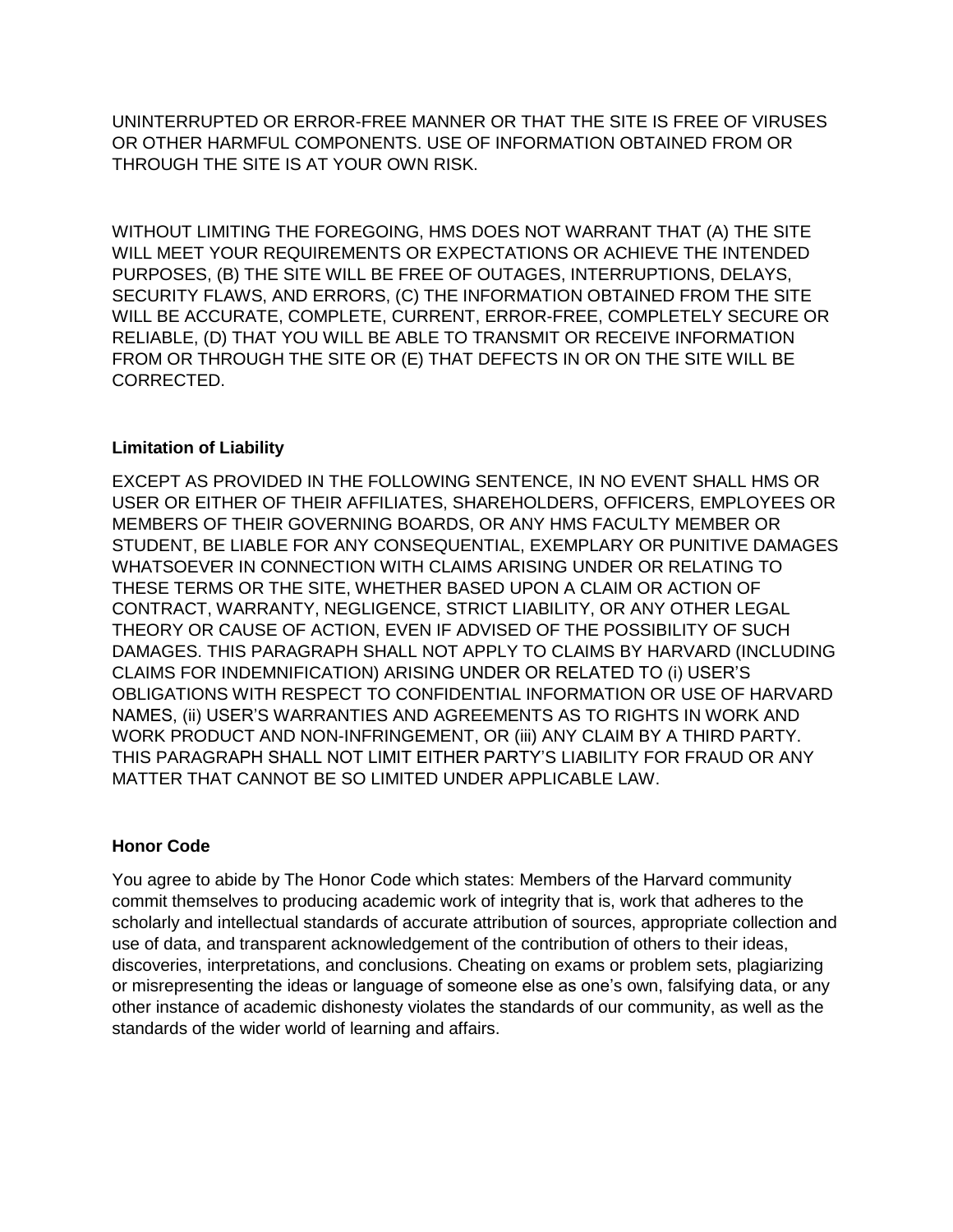# **Termination of Rights**

You agree that: HMS, in its sole discretion, may terminate your use of the Site or your participation in an online course activity, for any reason or no reason and at any time; HMS shall not have any liability to you for the termination; and that you are not entitled to any course credit or to any student or academic grievance procedures in connection with such a termination.

### **Consumer Notice**

If you have any questions regarding services provided through the Site, you may contact ceprograms@hms.harvard.edu.

### **Use of Name**

You shall not use the name "Harvard" (alone or as part of another name, and in any language) or any logos, seals, insignia or other words, names, symbols, images or devices that identify Harvard or any Harvard school, unit, division or affiliate ("Harvard Names") for any promotional purpose or any other purpose except as expressly provided in these Terms, or with the prior written approval of, and in accordance with restrictions required by, Harvard. You shall not register any Harvard Name in any jurisdiction as a trademark, service mark, domain name, trade name, business or company name or otherwise. Without limiting the foregoing, you shall cease any use of Harvard Names authorized under these Terms upon the termination or expiration of this Agreement.

#### **Indemnification**

You agree to indemnify and hold Harvard and its affiliates, employees, faculty members, students, members of its governing boards and agents harmless from and against any claims, losses, liabilities, damages, costs and expenses including reasonable attorneys' fees arising out of or relating to your breach or alleged breach of any warranty or other provision of these Terms, or any other negligent or wrongful act or omission arising out of, resulting from or in any way related to your participation in an online course, use of the Site, or placement of any content onto a Site. You shall not be obliged to pay or indemnify any settlement amount unless you have consented to the settlement, such consent not to be unreasonably withheld.

# **Copyright Complaints**

All Site users must respect the copyrights in works that are accessible through computers connected to the Site or the Harvard network. Harvard prohibits the use of the Harvard network for illegal activities. Federal copyright law prohibits the reproduction, distribution, public display or public performance of copyrighted materials without permission of the copyright owner, unless fair use or another exemption under copyright law applies. In appropriate circumstances, HMS will terminate the Site or network access of users who are found to have repeatedly infringed the copyrights of others, and may also take disciplinary action.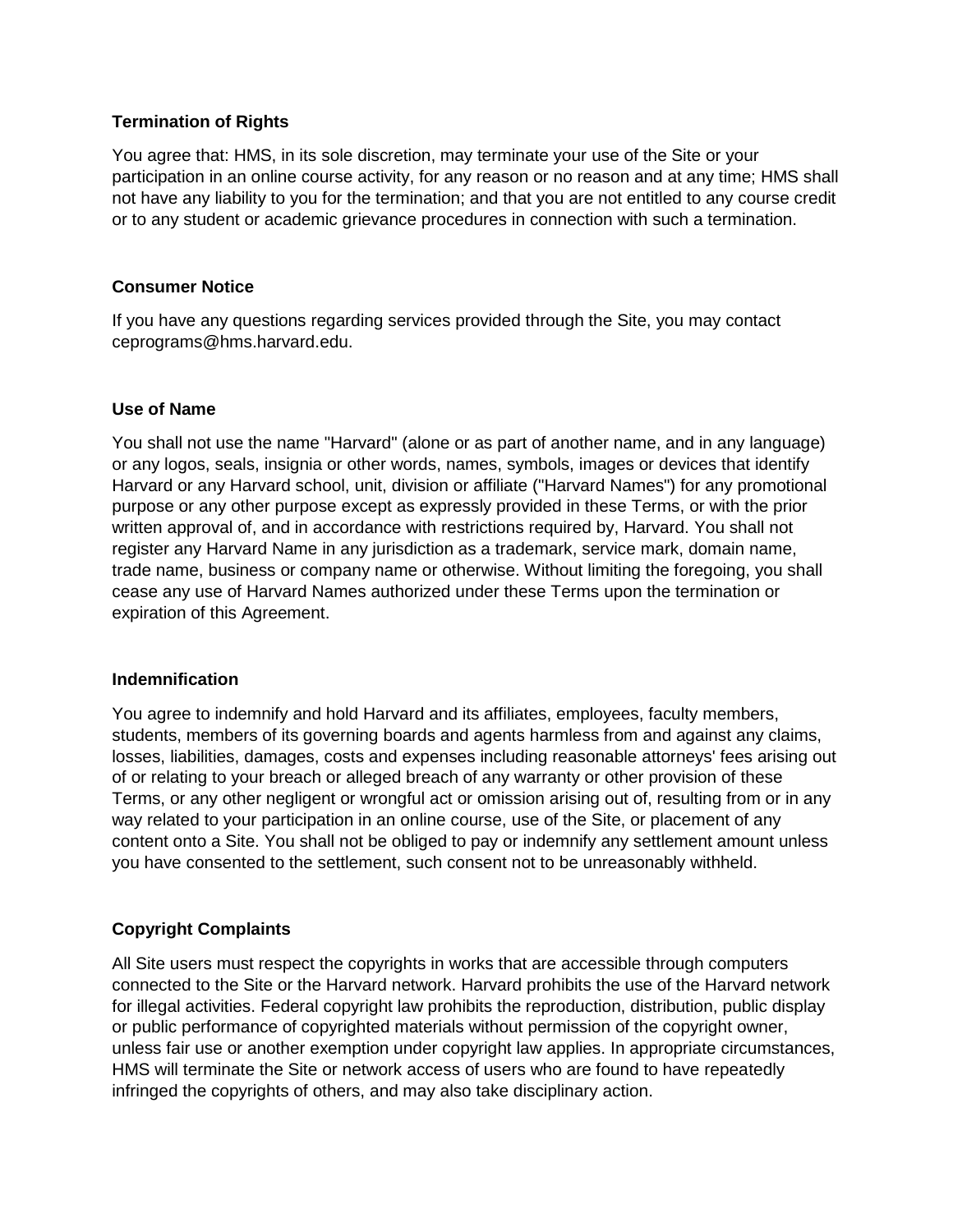Harvard complies fully with the federal Digital Millennium Copyright Act of 1998 ("DMCA") and has in place the mandated process for receiving and tracking alleged incidents of copyright infringement. If you believe that your copyrighted work has been copied in a way that constitutes copyright infringement, please contact HMS at ceprograms@hms.harvard.edu.

# **Notices**

Any notice permitted hereunder shall be sufficiently given if delivered in person, or sent by email, fax (with the original sent promptly by ordinary mail), or by registered or certified mail, postage prepaid, or by recognized overnight delivery service, to the address of the applicable party as first set forth above, and such notice shall be deemed to have been given when so delivered, sent by telecopy or mailed. By such notice either party may change its address for future notices. The Site may also provide notices of changes to these Terms or other matters by displaying notices or links to notices to you on the Site.

### **Waiver**

Any waiver by HMS of a breach of any provision of these Terms shall not be deemed a waiver of any subsequent breach. No delay or omission in the exercise or enforcement of any right or remedy provided in these Terms or by law by HMS shall be construed as a waiver of such right or remedy.

# **Severability**

In the event that any provision of the Terms shall be held invalid by any court, the remainder of the Terms shall remain in force unless the invalid provision materially affects the rights of the parties.

#### **Entire Agreement**

These Terms of Service together with any applicable Harvard and Harvard Medical School policies contain and constitute the entire agreement between the parties with respect to the Terms and supersedes and cancels all previous negotiations, agreements, commitments, and writings in connection herewith.

# **Contacting Harvard**

Please contact HMS with any questions at ceprograms@hms.harvard.edu